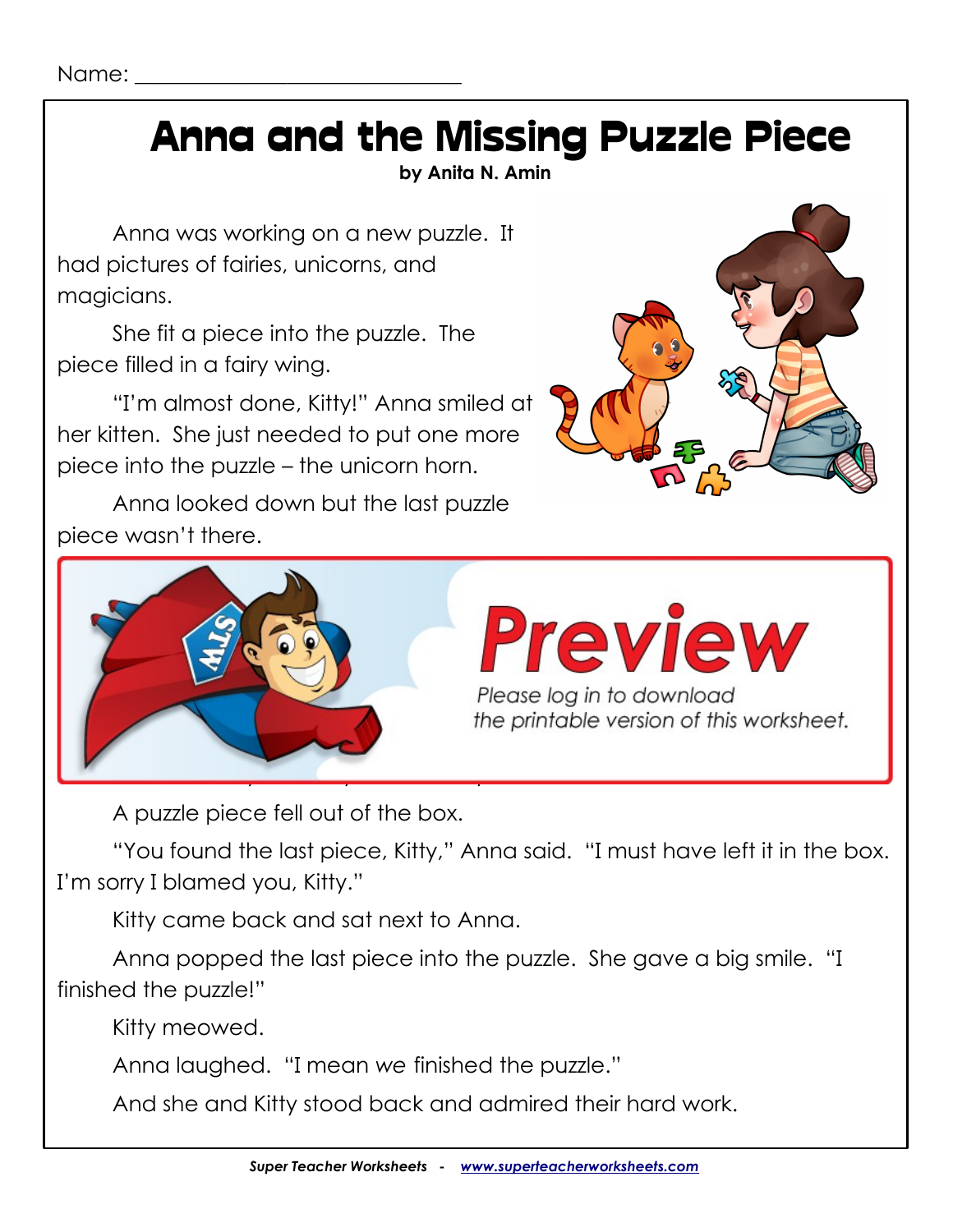# Anna and the Missing Puzzle Piece

**by Anita N. Amin**

- **1.** Which puzzle piece does Anna need to find in order to finish her puzzle?
	- **a.** a magician hat **b.** a fairy wing
	-
- 
- **c.** a unicorn horn **d.** a princess crown
- **2.** Read the following passage from the story.

*"Where is it?" Anna asked. She frowned at Kitty. "Did you take it, Kitty? Give it back! That's not for you."*

How is Anna acting toward Kitty in the passage above?

**a.** Anna is blaming Kitty for her missing puzzle piece.



**4.** At the end of the story, Anna says, "I finished the puzzle!" Why does Kitty meow in response?

- **5.** What is this story about?
	- **a.** making new friends **b.** teamwork
	-
- 
- **c.** overcoming differences **d.** learning how to be brave

 $\_$  , and the set of the set of the set of the set of the set of the set of the set of the set of the set of the set of the set of the set of the set of the set of the set of the set of the set of the set of the set of th

 $\_$  , and the set of the set of the set of the set of the set of the set of the set of the set of the set of the set of the set of the set of the set of the set of the set of the set of the set of the set of the set of th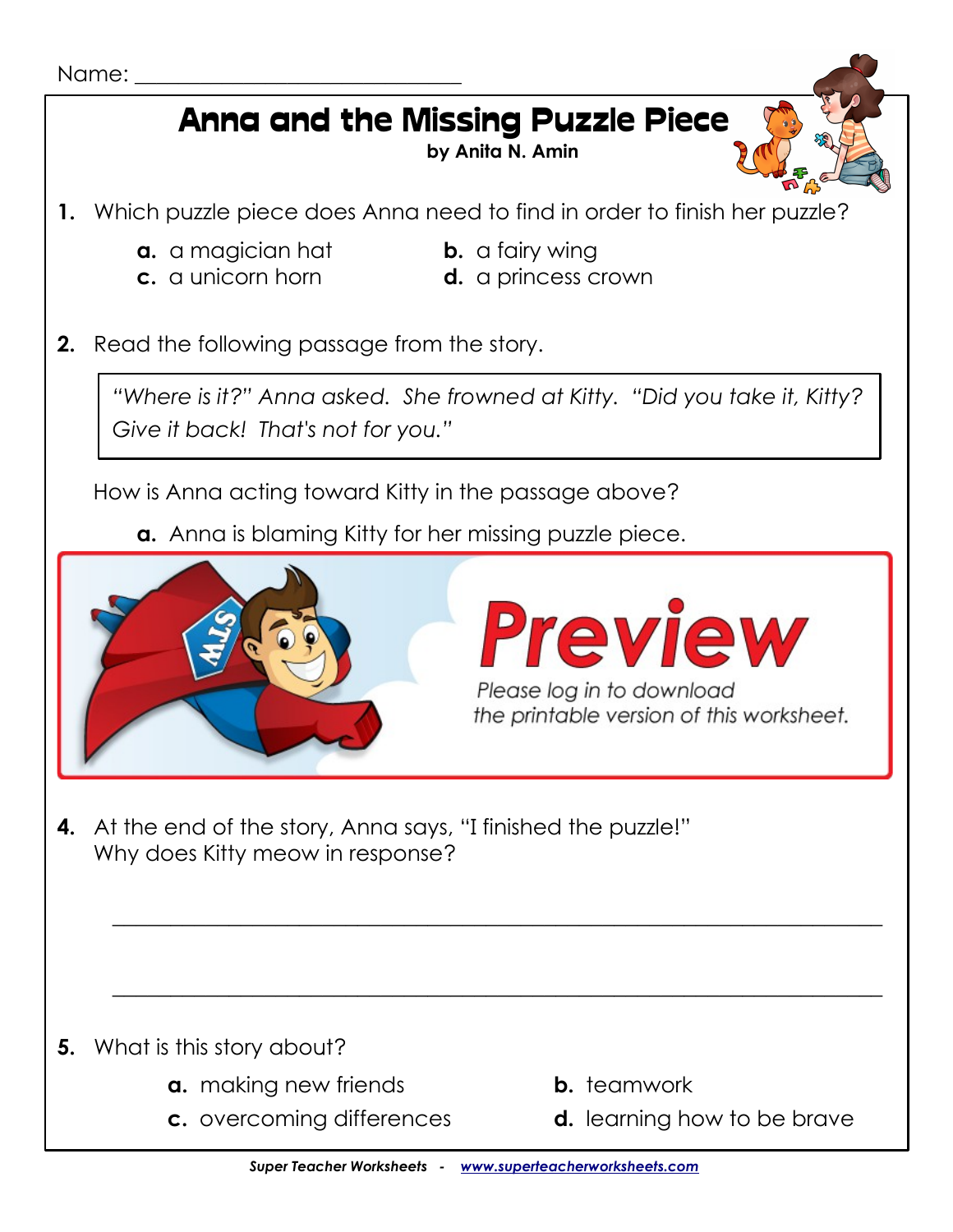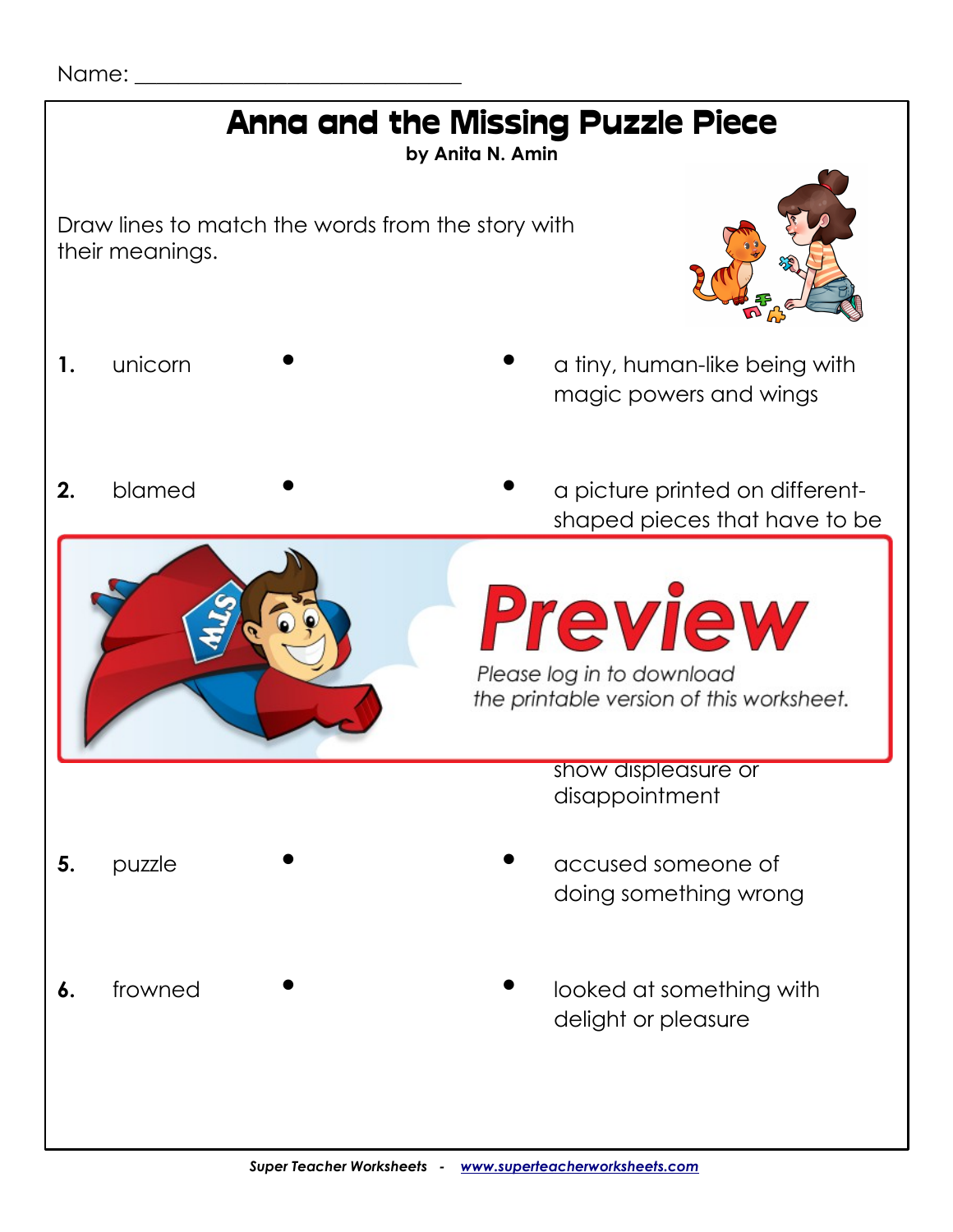Name:

# Anna and the Missing Puzzle Piece

**by Anita N. Amin**

\_\_\_\_\_\_\_\_\_\_\_\_\_\_\_\_\_\_\_\_\_\_\_\_\_\_\_\_\_\_\_\_\_\_\_\_\_\_\_\_\_\_\_\_\_\_\_\_\_\_\_\_\_\_\_\_\_\_\_\_\_\_\_\_\_\_\_\_\_\_\_\_\_\_\_\_

\_\_\_\_\_\_\_\_\_\_\_\_\_\_\_\_\_\_\_\_\_\_\_\_\_\_\_\_\_\_\_\_\_\_\_\_\_\_\_\_\_\_\_\_\_\_\_\_\_\_\_\_\_\_\_\_\_\_\_\_\_\_\_\_\_\_\_\_\_\_\_\_\_\_\_\_

 $\overline{\phantom{a}}$  , and the set of the set of the set of the set of the set of the set of the set of the set of the set of the set of the set of the set of the set of the set of the set of the set of the set of the set of the s

\_\_\_\_\_\_\_\_\_\_\_\_\_\_\_\_\_\_\_\_\_\_\_\_\_\_\_\_\_\_\_\_\_\_\_\_\_\_\_\_\_\_\_\_\_\_\_\_\_\_\_\_\_\_\_\_\_\_\_\_\_\_\_\_\_\_\_\_\_\_\_\_\_\_\_\_

 $\_$  , and the set of the set of the set of the set of the set of the set of the set of the set of the set of the set of the set of the set of the set of the set of the set of the set of the set of the set of the set of th

\_\_\_\_\_\_\_\_\_\_\_\_\_\_\_\_\_\_\_\_\_\_\_\_\_\_\_\_\_\_\_\_\_\_\_\_\_\_\_\_\_\_\_\_\_\_\_\_\_\_\_\_\_\_\_\_\_\_\_\_\_\_\_\_\_\_\_\_\_\_\_\_\_\_\_\_

 $\_$  , and the set of the set of the set of the set of the set of the set of the set of the set of the set of the set of the set of the set of the set of the set of the set of the set of the set of the set of the set of th

In the story, "Anna and the Missing Puzzle Piece," Anna learns that Kitty didn't take her missing puzzle piece, but actually helped her find it so she could finish the puzzle. She realizes that sometimes it takes teamwork to get something done.

On the lines below, write about a time when you used teamwork to do something you couldn't do by yourself.





# Preview Please log in to download<br>the printable version of this worksheet.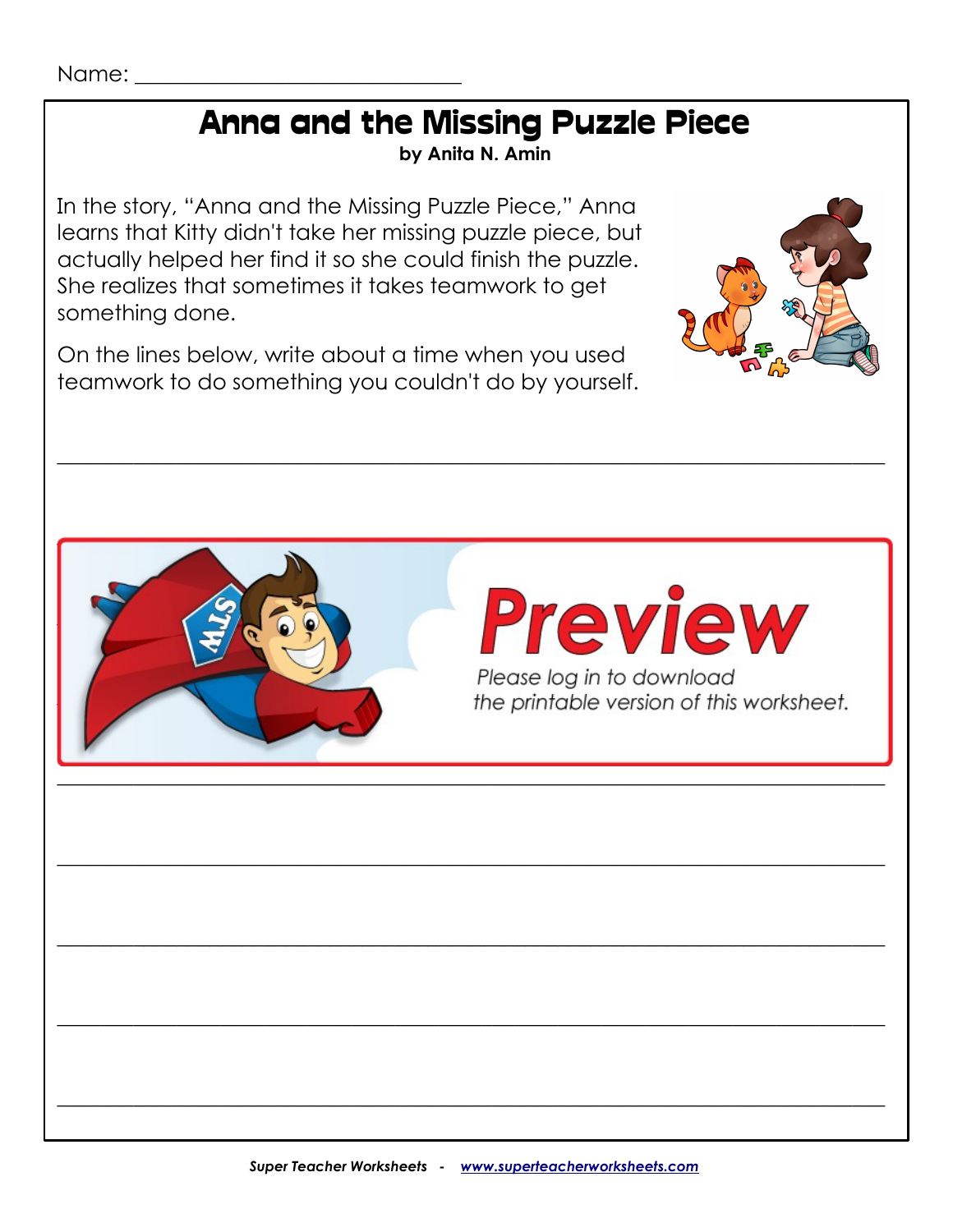#### **ANSWER KEY**

# Anna and the Missing Puzzle Piece

**by Anita N. Amin**

**1.** Which puzzle piece does Anna need to find in order to finish her puzzle? **c**

- **a.** a magician hat **b.** a fairy wing
	-
- **c. a unicorn horn d.** a princess crown



**c.** overcoming differences **d.** learning how to be brave